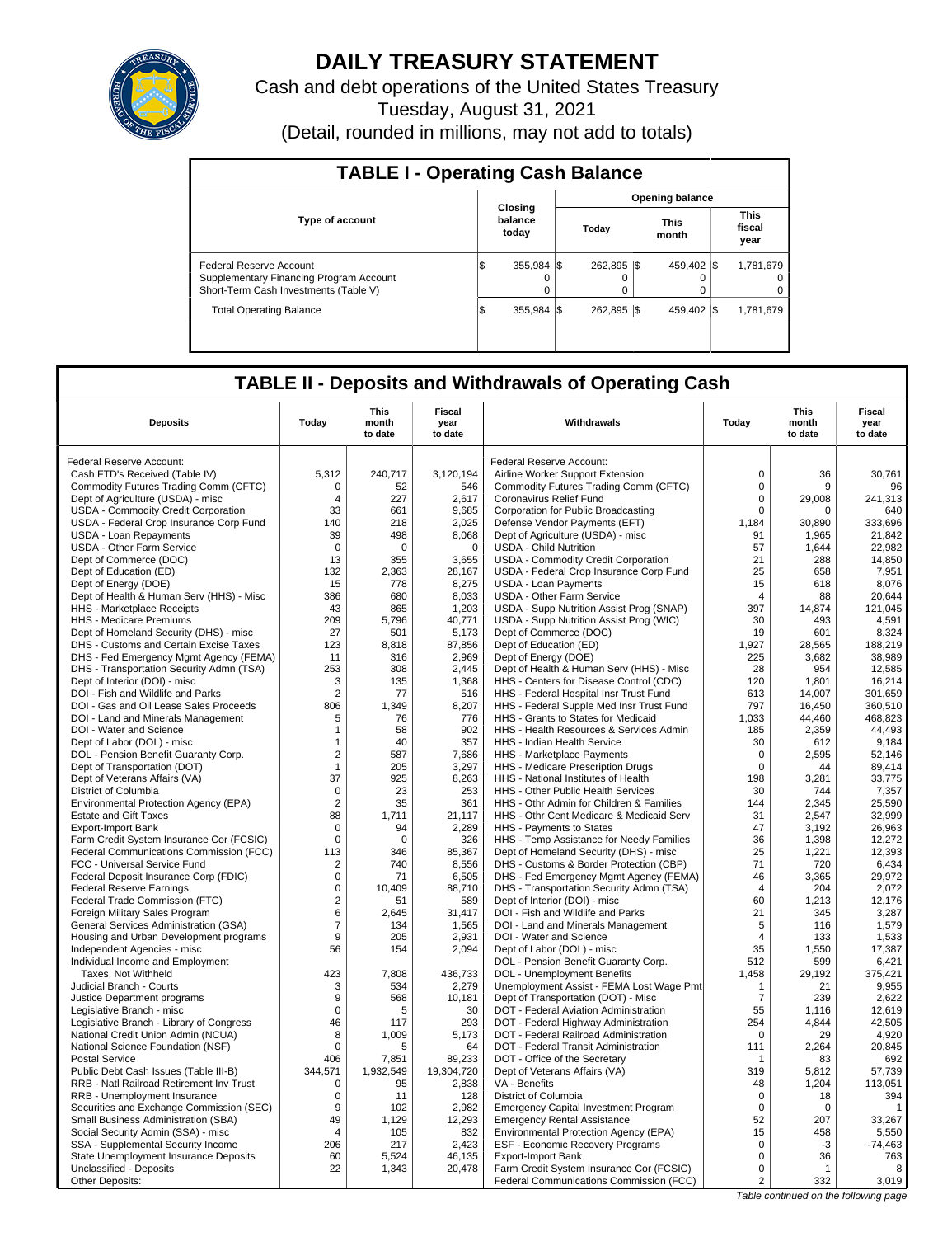|                                        |             |                          |                           | <b>TABLE II cont. - Deposits and Withdrawals of Operating Cash</b> |                   |                                  |                            |
|----------------------------------------|-------------|--------------------------|---------------------------|--------------------------------------------------------------------|-------------------|----------------------------------|----------------------------|
| <b>Deposits</b>                        | Today       | This<br>month<br>to date | Fiscal<br>year<br>to date | Withdrawals                                                        | Today             | This<br>month<br>to date         | Fiscal<br>year<br>to date  |
| Federal Housing Admin: Note Sales      | 128         | 1,930                    | 19,642                    | FCC - Universal Service Fund                                       | 0                 | 736                              | 7,985                      |
| Thrift Savings Plan Transfer           | 157         | 4,059                    | 44.191                    | Federal Deposit Insurance Corp (FDIC)                              | $\mathbf 0$       | 36                               | 838                        |
|                                        |             |                          |                           | Federal Employees Insurance Payments                               | 225               | 7,907                            | 81,989                     |
|                                        |             |                          |                           | Federal Salaries (EFT)                                             | 157               | 16,025                           | 189,314                    |
|                                        |             |                          |                           | Federal Trade Commission (FTC)                                     | 1                 | 75                               | 529                        |
|                                        |             |                          |                           | General Services Administration (GSA)                              | 99                | 2,519                            | 24.841                     |
|                                        |             |                          |                           | Housing and Urban Development programs                             | 142               | 6,310                            | 66,294                     |
|                                        |             |                          |                           | Independent Agencies - misc                                        | 5                 | 357                              | 3,589                      |
|                                        |             |                          |                           | <b>Interest on Treasury Securities</b>                             | 8,233             | 60,594                           | 285,648                    |
|                                        |             |                          |                           | IRS - Advanced Child Tax Credit (EFT)                              | $\Omega$          | 11,830                           | 24,566                     |
|                                        |             |                          |                           | IRS - Economic Impact Payments (EFT)                               | $\mathbf{1}$      | 991                              | 442,681                    |
|                                        |             |                          |                           | IRS Tax Refunds Business (EFT)                                     | 103               | 1,804                            | 28,417                     |
|                                        |             |                          |                           | IRS Tax Refunds Individual (EFT)                                   | 534               | 14,212                           | 332,935                    |
|                                        |             |                          |                           | Judicial Branch - Courts                                           | 3                 | 489                              | 1,970                      |
|                                        |             |                          |                           | Justice Department programs                                        | 5                 | 1,903                            | 19,430                     |
|                                        |             |                          |                           | Legislative Branch - misc                                          | $\overline{2}$    | 96                               | 1,143                      |
|                                        |             |                          |                           | Legislative Branch - Library of Congress                           | 3                 | 33                               | 674                        |
|                                        |             |                          |                           | <b>NASA</b>                                                        | $\mathbf 0$       | 1,938                            | 18,408                     |
|                                        |             |                          |                           | National Credit Union Admin (NCUA)                                 | 8                 | 902                              | 2,747                      |
|                                        |             |                          |                           | National Science Foundation (NSF)                                  | 49                | 811                              | 6,315                      |
|                                        |             |                          |                           | Postal Service Money Orders and Other                              | 438               | 3.504                            | 39,281                     |
|                                        |             |                          |                           | Public Debt Cash Redemp. (Table III-B)                             | 234,332           | 1,720,937                        | 17,887,681                 |
|                                        |             |                          |                           | Railroad Retirement Board (RRB) - misc                             | $\mathbf{1}$      | $\overline{4}$                   | 45                         |
|                                        |             |                          |                           | <b>RRB - Benefit Payments</b>                                      | $\mathbf{1}$      | 1,166                            | 12,887                     |
|                                        |             |                          |                           | Securities and Exchange Commission (SEC)                           | $\overline{2}$    | 117                              | 1,126                      |
|                                        |             |                          |                           | Small Business Administration (SBA)                                | 3,697             | 94,118                           | 643,379                    |
|                                        |             |                          |                           | Social Security Admin (SSA) - misc                                 | 19                | 364                              | 4,259                      |
|                                        |             |                          |                           | SSA - Benefits Payments                                            | $1/-3$            | 84,444                           | 915,779                    |
|                                        |             |                          |                           | SSA - Supplemental Security Income                                 | 6                 | 248                              | 50,212                     |
|                                        |             |                          |                           | <b>Transportation Services</b>                                     | 84                | 1,137                            | 1,137                      |
|                                        |             |                          |                           | Other Withdrawals:                                                 |                   |                                  |                            |
|                                        |             |                          |                           | Agency for Internat'l Development                                  | 52                | 1,376                            | 20,046                     |
|                                        |             |                          |                           | <b>State Department</b>                                            | 171               | 2,110                            | 16,761                     |
|                                        |             |                          |                           | Thrift Savings Plan Transfer                                       | 54                | 4,415                            | 71,603                     |
|                                        |             |                          |                           | Unclassified                                                       | 2,080             | 33,399                           | 314,134                    |
|                                        |             |                          |                           |                                                                    |                   |                                  |                            |
| <b>Total Other Deposits</b>            | 285         | 6,367                    | 77,423                    | Total, Other Withdrawals                                           | 2,357             | 50,844                           | 698,802                    |
| Change in Balance of Uncollected       |             |                          |                           |                                                                    |                   |                                  |                            |
| Funds                                  | $\mathsf 0$ | 0                        | 0                         |                                                                    |                   |                                  |                            |
| <b>Transfers from Depositaries</b>     | $\Omega$    | $\Omega$                 | 0                         | <b>Transfers to Depositaries</b>                                   | $\Omega$          | $\Omega$                         | $\Omega$                   |
|                                        |             |                          |                           |                                                                    |                   |                                  |                            |
| <b>Total Federal Reserve Account</b>   | 353,986     | 2,248,561                | 23,629,373                | <b>Total Federal Reserve Account</b>                               | 260,897           | 2,351,979                        | 25,055,068                 |
|                                        |             |                          |                           |                                                                    |                   |                                  |                            |
| Short-Term Cash Investments:           |             |                          |                           | Short-Term Cash Investments:                                       |                   |                                  |                            |
| Transfers from Federal Reserve Account |             |                          |                           | <b>Transfers to Federal Reserve Account</b>                        |                   |                                  |                            |
| (Table V)                              | $\Omega$    | $\Omega$                 | 0                         | (Table V)                                                          | $\Omega$          | O                                |                            |
| Total Deposits (excluding transfers)   | ß.          | 353,986 \$ 2,248,561     | \$23,629,373              | Total Withdrawals (excluding transfers)                            | \$                | 260,897 \$2,351,979 \$25,055,068 |                            |
|                                        |             |                          |                           |                                                                    |                   |                                  |                            |
|                                        |             |                          |                           |                                                                    |                   |                                  |                            |
|                                        |             |                          |                           | Net Change in Operating Cash Balance                               | \$<br>$93,089$ \$ |                                  | $-103,418$ \$ $-1,425,695$ |
|                                        |             |                          |                           |                                                                    |                   |                                  |                            |

|                                          |           |     |                                 |                           |                                               |       |                       |                   | See Footnote |  |  |  |  |  |  |  |  |  |  |  |  |  |  |  |  |  |  |  |  |  |  |  |  |  |  |  |  |  |  |  |  |  |  |  |  |  |  |  |  |  |  |  |  |  |  |  |  |  |  |  |  |  |  |  |  |  |  |                                 |                           |
|------------------------------------------|-----------|-----|---------------------------------|---------------------------|-----------------------------------------------|-------|-----------------------|-------------------|--------------|--|--|--|--|--|--|--|--|--|--|--|--|--|--|--|--|--|--|--|--|--|--|--|--|--|--|--|--|--|--|--|--|--|--|--|--|--|--|--|--|--|--|--|--|--|--|--|--|--|--|--|--|--|--|--|--|--|--|---------------------------------|---------------------------|
|                                          |           |     |                                 |                           | <b>TABLE III-A - Public Debt Transactions</b> |       |                       |                   |              |  |  |  |  |  |  |  |  |  |  |  |  |  |  |  |  |  |  |  |  |  |  |  |  |  |  |  |  |  |  |  |  |  |  |  |  |  |  |  |  |  |  |  |  |  |  |  |  |  |  |  |  |  |  |  |  |  |  |                                 |                           |
| <b>Issues</b>                            | Todav     |     | <b>This</b><br>month<br>to date | Fiscal<br>year<br>to date | <b>Redemptions</b>                            | Todav |                       |                   |              |  |  |  |  |  |  |  |  |  |  |  |  |  |  |  |  |  |  |  |  |  |  |  |  |  |  |  |  |  |  |  |  |  |  |  |  |  |  |  |  |  |  |  |  |  |  |  |  |  |  |  |  |  |  |  |  |  |  | <b>This</b><br>month<br>to date | Fiscal<br>year<br>to date |
| Marketable:                              |           |     |                                 |                           | Marketable:                                   |       |                       |                   |              |  |  |  |  |  |  |  |  |  |  |  |  |  |  |  |  |  |  |  |  |  |  |  |  |  |  |  |  |  |  |  |  |  |  |  |  |  |  |  |  |  |  |  |  |  |  |  |  |  |  |  |  |  |  |  |  |  |  |                                 |                           |
| Bills:                                   |           |     |                                 |                           | <b>Bills</b>                                  | ß.    | $121,521$ \$          | $.282.890$ \$     | 15,139,931   |  |  |  |  |  |  |  |  |  |  |  |  |  |  |  |  |  |  |  |  |  |  |  |  |  |  |  |  |  |  |  |  |  |  |  |  |  |  |  |  |  |  |  |  |  |  |  |  |  |  |  |  |  |  |  |  |  |  |                                 |                           |
| <b>Regular Series</b>                    | 66,521 \$ |     | 878,865 \$                      | 9,888,992                 | <b>Notes</b>                                  |       | 110,522               | 379,583           | 2,162,836    |  |  |  |  |  |  |  |  |  |  |  |  |  |  |  |  |  |  |  |  |  |  |  |  |  |  |  |  |  |  |  |  |  |  |  |  |  |  |  |  |  |  |  |  |  |  |  |  |  |  |  |  |  |  |  |  |  |  |                                 |                           |
| <b>Cash Management Series</b>            | 30,003    |     | 300,011                         | 4,260,144                 | <b>Bonds</b>                                  |       |                       | 9,506             | 29,649       |  |  |  |  |  |  |  |  |  |  |  |  |  |  |  |  |  |  |  |  |  |  |  |  |  |  |  |  |  |  |  |  |  |  |  |  |  |  |  |  |  |  |  |  |  |  |  |  |  |  |  |  |  |  |  |  |  |  |                                 |                           |
| <b>Notes</b>                             | 205,993   |     | 606,367                         | 3,997,163                 | <b>Federal Financing Bank</b>                 |       |                       |                   | 1,209        |  |  |  |  |  |  |  |  |  |  |  |  |  |  |  |  |  |  |  |  |  |  |  |  |  |  |  |  |  |  |  |  |  |  |  |  |  |  |  |  |  |  |  |  |  |  |  |  |  |  |  |  |  |  |  |  |  |  |                                 |                           |
| <b>Bonds</b>                             | 39,397    |     | 104,741                         | 668,265                   | Nonmarketable:                                |       |                       |                   |              |  |  |  |  |  |  |  |  |  |  |  |  |  |  |  |  |  |  |  |  |  |  |  |  |  |  |  |  |  |  |  |  |  |  |  |  |  |  |  |  |  |  |  |  |  |  |  |  |  |  |  |  |  |  |  |  |  |  |                                 |                           |
| Inflation-Protected Securities Increment | 871       |     | 15,642                          | 76,308                    | United States Savings Securities              |       | 35                    | 845               | 9,636        |  |  |  |  |  |  |  |  |  |  |  |  |  |  |  |  |  |  |  |  |  |  |  |  |  |  |  |  |  |  |  |  |  |  |  |  |  |  |  |  |  |  |  |  |  |  |  |  |  |  |  |  |  |  |  |  |  |  |                                 |                           |
| <b>Federal Financing Bank</b>            |           |     |                                 |                           | <b>Government Account Series</b>              |       | 273,521               | 7,139,647         | 95,726,819   |  |  |  |  |  |  |  |  |  |  |  |  |  |  |  |  |  |  |  |  |  |  |  |  |  |  |  |  |  |  |  |  |  |  |  |  |  |  |  |  |  |  |  |  |  |  |  |  |  |  |  |  |  |  |  |  |  |  |                                 |                           |
| Nonmarketable:                           |           |     |                                 |                           | Hope Bonds                                    |       |                       |                   | 0            |  |  |  |  |  |  |  |  |  |  |  |  |  |  |  |  |  |  |  |  |  |  |  |  |  |  |  |  |  |  |  |  |  |  |  |  |  |  |  |  |  |  |  |  |  |  |  |  |  |  |  |  |  |  |  |  |  |  |                                 |                           |
| United States Savings Securities:        |           |     |                                 |                           | <b>Domestic Series</b>                        |       |                       |                   | 71,549       |  |  |  |  |  |  |  |  |  |  |  |  |  |  |  |  |  |  |  |  |  |  |  |  |  |  |  |  |  |  |  |  |  |  |  |  |  |  |  |  |  |  |  |  |  |  |  |  |  |  |  |  |  |  |  |  |  |  |                                 |                           |
| Cash Issue Price                         | 5         |     | 129                             | 1,362                     | <b>Foreign Series</b>                         |       | $\Omega$              |                   | $\Omega$     |  |  |  |  |  |  |  |  |  |  |  |  |  |  |  |  |  |  |  |  |  |  |  |  |  |  |  |  |  |  |  |  |  |  |  |  |  |  |  |  |  |  |  |  |  |  |  |  |  |  |  |  |  |  |  |  |  |  |                                 |                           |
| Interest Increment                       |           |     | 355                             | 3,617                     | <b>State and Local Series</b>                 |       | 118                   | 9,890             | 94,349       |  |  |  |  |  |  |  |  |  |  |  |  |  |  |  |  |  |  |  |  |  |  |  |  |  |  |  |  |  |  |  |  |  |  |  |  |  |  |  |  |  |  |  |  |  |  |  |  |  |  |  |  |  |  |  |  |  |  |                                 |                           |
| <b>Government Account Series</b>         | 162,696   |     | 6,911,839                       | 95,704,189                | Other                                         |       | 2,136                 | 38,222            | 379,732      |  |  |  |  |  |  |  |  |  |  |  |  |  |  |  |  |  |  |  |  |  |  |  |  |  |  |  |  |  |  |  |  |  |  |  |  |  |  |  |  |  |  |  |  |  |  |  |  |  |  |  |  |  |  |  |  |  |  |                                 |                           |
| Hope Bonds                               |           |     |                                 |                           |                                               |       |                       |                   |              |  |  |  |  |  |  |  |  |  |  |  |  |  |  |  |  |  |  |  |  |  |  |  |  |  |  |  |  |  |  |  |  |  |  |  |  |  |  |  |  |  |  |  |  |  |  |  |  |  |  |  |  |  |  |  |  |  |  |                                 |                           |
| <b>Domestic Series</b>                   |           |     |                                 |                           |                                               |       |                       |                   |              |  |  |  |  |  |  |  |  |  |  |  |  |  |  |  |  |  |  |  |  |  |  |  |  |  |  |  |  |  |  |  |  |  |  |  |  |  |  |  |  |  |  |  |  |  |  |  |  |  |  |  |  |  |  |  |  |  |  |                                 |                           |
| <b>Foreign Series</b>                    |           |     |                                 |                           |                                               |       |                       |                   |              |  |  |  |  |  |  |  |  |  |  |  |  |  |  |  |  |  |  |  |  |  |  |  |  |  |  |  |  |  |  |  |  |  |  |  |  |  |  |  |  |  |  |  |  |  |  |  |  |  |  |  |  |  |  |  |  |  |  |                                 |                           |
| <b>State and Local Series</b>            | 12        |     | 4,024                           | 117,304                   |                                               |       |                       |                   |              |  |  |  |  |  |  |  |  |  |  |  |  |  |  |  |  |  |  |  |  |  |  |  |  |  |  |  |  |  |  |  |  |  |  |  |  |  |  |  |  |  |  |  |  |  |  |  |  |  |  |  |  |  |  |  |  |  |  |                                 |                           |
| Other                                    | 2,130     |     | 38,207                          | 380,270                   | <b>Total Redemptions</b>                      |       | $507,853$ $\sqrt{\$}$ | 8,860,584 \$      | 113,615,709  |  |  |  |  |  |  |  |  |  |  |  |  |  |  |  |  |  |  |  |  |  |  |  |  |  |  |  |  |  |  |  |  |  |  |  |  |  |  |  |  |  |  |  |  |  |  |  |  |  |  |  |  |  |  |  |  |  |  |                                 |                           |
| <b>Total Issues</b>                      | 507,629   | 1\$ | 8,860,179 \$                    | 115,097,635               | Net Change in Public Debt Outstanding         |       | $-224$ $\sqrt{5}$     | $-405$ $\sqrt{3}$ | 1,481,926    |  |  |  |  |  |  |  |  |  |  |  |  |  |  |  |  |  |  |  |  |  |  |  |  |  |  |  |  |  |  |  |  |  |  |  |  |  |  |  |  |  |  |  |  |  |  |  |  |  |  |  |  |  |  |  |  |  |  |                                 |                           |
|                                          |           |     |                                 |                           |                                               |       |                       |                   |              |  |  |  |  |  |  |  |  |  |  |  |  |  |  |  |  |  |  |  |  |  |  |  |  |  |  |  |  |  |  |  |  |  |  |  |  |  |  |  |  |  |  |  |  |  |  |  |  |  |  |  |  |  |  |  |  |  |  |                                 |                           |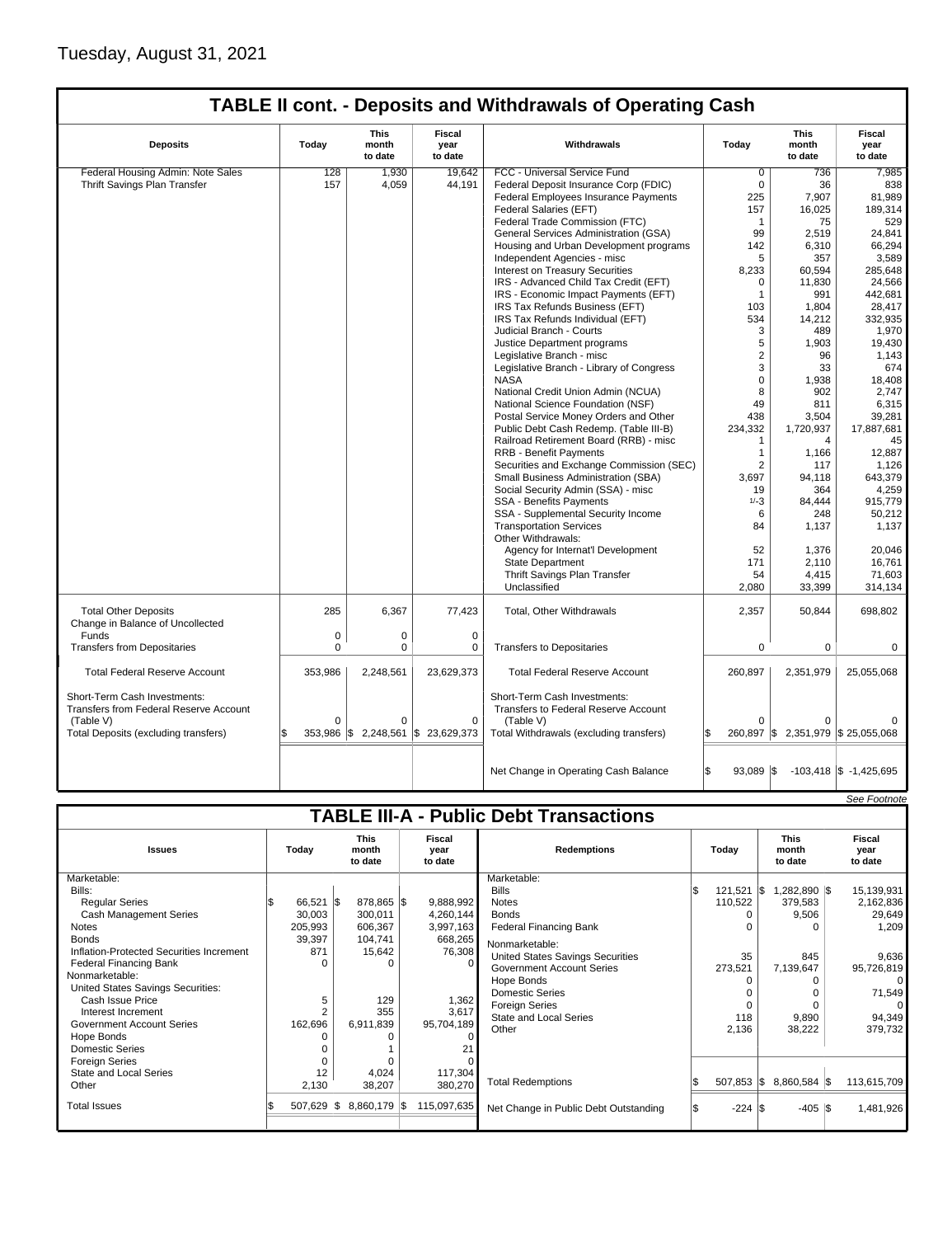| <b>TABLE III-B - Adjustment of Public Debt</b><br><b>Transactions to Cash Basis</b>                                                                                                                                                                                                                                                                                                                |           |                                                                       |            |                                                               |                                                                                       |
|----------------------------------------------------------------------------------------------------------------------------------------------------------------------------------------------------------------------------------------------------------------------------------------------------------------------------------------------------------------------------------------------------|-----------|-----------------------------------------------------------------------|------------|---------------------------------------------------------------|---------------------------------------------------------------------------------------|
| <b>Transactions</b>                                                                                                                                                                                                                                                                                                                                                                                |           | Today                                                                 |            | <b>This</b><br>month<br>to date                               | Fiscal<br>year<br>to date                                                             |
| Public Debt Cash Issues:<br>Public Debt Issues (Table III-A)<br>Premium on New Issues<br>Discount on New Issues:<br>Bills $(-)$<br>Bonds and Notes (-)<br>Federal Financing Bank (-)<br>Government Account Transactions (-)<br>Hope Bonds (-)<br>Interest Increment on United States<br>Savings Securities (-)<br>Inflation-Protected Securities Increment<br><b>Total Public Debt Cash Issues</b> | Ι\$       | 507,629<br>1.156<br>9<br>1.075<br>U<br>162,696<br>2<br>432<br>344.571 | I\$        | 2,713<br>180<br>2.769<br>n<br>6,911,839<br>n<br>355<br>15,202 | 8,860,179 \\$15,097,635<br>22,225<br>2,700<br>29,890<br>95,704,189<br>3.617<br>74,744 |
| Deposited in Federal Reserve Account<br><b>Public Debt Cash Redemptions:</b><br>Public Debt Redemptions (Table III-A)<br>Premium on Debt Buyback Operation<br>Discount on Debt Buyback Operation (-)<br>Federal Financing Bank (-)<br>Government Account Transactions (-)<br>Hope Bonds (-)<br><b>Total Public Debt Cash Redemptions</b>                                                           | \$<br>l\$ | 507,853<br>0<br>$\Omega$<br>0<br>273.521<br>O                         | l\$<br>I\$ | 1,932,549<br>8,860,584<br>O<br>o<br>o<br>7,139,647<br>U       | \$19,304,720<br>\$13,615,709<br>n<br>1,209<br>95,726,819                              |
| Withdrawn from Federal Reserve Acct.                                                                                                                                                                                                                                                                                                                                                               | \$        | $234,332$ \$                                                          |            |                                                               | 1,720,937 \$17,887,681                                                                |

| <b>TABLE III-C - Debt Subject to Limit</b>                                        |                                          |                                                                            |                           |                           |
|-----------------------------------------------------------------------------------|------------------------------------------|----------------------------------------------------------------------------|---------------------------|---------------------------|
|                                                                                   | Closing                                  |                                                                            | Opening balance           |                           |
| <b>Balance Transactions</b>                                                       | balance<br>todav                         | Today                                                                      | <b>This</b><br>month      | Fiscal<br>year            |
| Debt Held by the Public<br>Intragovernmental Holdings<br><b>Total Public Debt</b> | \$22,254,544   \$22,246,921<br>6,172,774 | 6,180,620                                                                  | \$22,284,628<br>6,143,094 | \$21,018,952<br>5,926,439 |
| Outstanding<br>Less: Debt Not<br>Subject to Limit:                                | 28,427,317                               | 28,427,541                                                                 | 28,427,722                | 26,945,391                |
| Other Debt                                                                        | 478                                      | 478                                                                        | 478                       | 478                       |
| <b>Unamortized Discount</b>                                                       | 19,348                                   | 19,573                                                                     | 19,753                    | 17,271                    |
| <b>Federal Financing Bank</b>                                                     | 6,053                                    | 6,053                                                                      | 6,053                     | 7,262                     |
| Hope Bonds<br>Plus: Other Debt Subject to Limit<br>Guaranteed Debt of             | O                                        | O                                                                          | 0                         | O                         |
| Government Agencies                                                               | $\Omega$                                 | $\Omega$                                                                   | $\Omega$                  | 0                         |
| <b>Total Public Debt</b><br>Subject to Limit                                      |                                          | \$28,401,438   \$28,401,438   \$28,401,438   \$26,920,380                  |                           |                           |
| <b>Statutory Debt Limit</b>                                                       |                                          | $\frac{1}{2}$ 28,401,463 $\frac{1}{2}$ 28,401,463 $\frac{1}{2}$ 28,401,463 |                           | SUSP-1                    |
|                                                                                   |                                          |                                                                            |                           |                           |

|--|

| <b>TABLE IV - Federal Tax Deposits</b>                                                                                                                                                                                                        |          |                                            |     |                                                         |     |                                                                      |
|-----------------------------------------------------------------------------------------------------------------------------------------------------------------------------------------------------------------------------------------------|----------|--------------------------------------------|-----|---------------------------------------------------------|-----|----------------------------------------------------------------------|
| <b>Classification</b>                                                                                                                                                                                                                         |          | Today                                      |     | <b>This</b><br>month<br>to date                         |     | <b>Fiscal</b><br>year<br>to date                                     |
| Withheld Income and Employment Taxes<br>Individual Income Taxes<br><b>Railroad Retirement Taxes</b><br><b>Excise Taxes</b><br><b>Corporation Income Taxes</b><br><b>Federal Unemployment Taxes</b><br>Estate and Gift Taxes & Misc IRS Rcpts. | \$       | 4.989<br>346<br>18<br>170<br>182<br>1<br>1 | 1\$ | 229,891<br>6,845<br>467<br>7,197<br>4,310<br>589<br>101 | l\$ | 2,497,855<br>333,907<br>4,863<br>66,911<br>309,843<br>6,354<br>4,538 |
| Total                                                                                                                                                                                                                                         | \$       | 5,707                                      | 1\$ | 249,401                                                 | 1\$ | 3,224,270                                                            |
| Cash Federal Tax Deposits:<br><b>Direct</b><br><b>Through Depositaries</b>                                                                                                                                                                    | \$       | 46<br>5,267                                | l\$ | $2,862$ \$<br>237,854                                   |     | 28,461<br>3,091,733                                                  |
| <b>Total Cash FTD's</b><br>Inter-agency Transfers                                                                                                                                                                                             | <b>S</b> | 5,312<br>395                               | 1\$ | 240,717<br>8,685                                        | 1\$ | 3,120,194<br>104,076                                                 |
| Total                                                                                                                                                                                                                                         | l\$      | $5,707$ \\$                                |     | 249.401                                                 | l\$ | 3,224,270                                                            |
|                                                                                                                                                                                                                                               |          |                                            |     |                                                         |     |                                                                      |
|                                                                                                                                                                                                                                               |          |                                            |     |                                                         |     |                                                                      |

|                                              |   |   |     |          |     |   | <i><b>JEE FUULIUIE</b></i> |  |
|----------------------------------------------|---|---|-----|----------|-----|---|----------------------------|--|
| <b>TABLE V - Short-Term Cash Investments</b> |   |   |     |          |     |   |                            |  |
| <b>Type of Depositary</b>                    |   |   |     |          |     |   |                            |  |
| <b>Balance Transactions</b>                  |   | А |     | в        | С   |   | <b>Total</b>               |  |
| Opening Balance Today<br>Deposits:           | S | 0 | 1\$ | $\Omega$ | 1\$ | 0 | l\$                        |  |
| <b>Transfers to Depositaries</b>             |   | O |     | 0        |     | 0 |                            |  |
| <b>Special Direct Investment</b>             |   | O |     | 0        |     | 0 |                            |  |
| Term Investment                              |   | O |     | 0        |     | 0 |                            |  |
| Repo Investment                              |   | O |     | $\Omega$ |     | 0 |                            |  |
| Withdrawals:                                 |   |   |     |          |     |   |                            |  |
| <b>Treasury Initiated</b>                    |   | O |     | 0        |     | O |                            |  |
| Depositary Initiated                         |   | O |     | 0        |     | 0 |                            |  |
| <b>Special Direct Investment</b>             |   | Ω |     | 0        |     | 0 |                            |  |
| <b>Term Investment</b>                       |   | O |     | 0        |     | O |                            |  |
| Repo Investment                              |   | O |     | 0        |     | 0 |                            |  |
| Closing Balance Today                        |   | 0 | l\$ | 0        | I\$ | 0 | I\$                        |  |

| <b>TABLE VI - Income Tax Refunds Issued</b> |          |     |                                 |  |                           |  |  |  |  |  |  |
|---------------------------------------------|----------|-----|---------------------------------|--|---------------------------|--|--|--|--|--|--|
| Classification                              | Today    |     | <b>This</b><br>month<br>to date |  | Fiscal<br>year<br>to date |  |  |  |  |  |  |
| IRS - Advanced Child Tax Credit (Checks)    | 0<br>I\$ | 1\$ | $4.102$ S                       |  | 6,159                     |  |  |  |  |  |  |
| IRS - Advanced Child Tax Credit (EFT)       | 0        |     | 11.830                          |  | 24.566                    |  |  |  |  |  |  |
| IRS - Economic Impact Payments (Checks)     | 4        |     | 1.169                           |  | 86.063                    |  |  |  |  |  |  |
| IRS - Economic Impact Payments (EFT)        |          |     | 991                             |  | 442,681                   |  |  |  |  |  |  |
| IRS Tax Refunds Business (Checks)           | 1.440    |     | 10.643                          |  | 63.297                    |  |  |  |  |  |  |
| IRS Tax Refunds Business (EFT)              | 103      |     | 1,804                           |  | 28,417                    |  |  |  |  |  |  |
| IRS Tax Refunds Individual (Checks)         | 52       |     | 2/4.795                         |  | 2/61.930                  |  |  |  |  |  |  |
| IRS Tax Refunds Individual (EFT)            | 534      |     | 2/14.212                        |  | 2/332,935                 |  |  |  |  |  |  |
|                                             |          |     |                                 |  |                           |  |  |  |  |  |  |

See Footnote

## **Daily Treasury Statement Footnotes:**

### **General Footnotes and Statements:**

This statement summarizes the United States Treasury's cash and debt operations for the Federal Government. Treasury's operating cash is maintained in an account at the Federal Reserve Bank of New York and in short-term cash investments. Treasury minimized and then suspended its short-term cash investment program beginning in November 2008, but anticipates investing again when market conditions warrant. Major information sources include: Federal Reserve Banks, Treasury Regional Financial Centers, Internal Revenue Service Centers, various electronic systems, and information on the Public Debt. Information is presented on a modified cash basis. Deposits are reflected as received and withdrawals are reflected as processed.SOURCE: Bureau of the Fiscal Service, Department of the Treasury. Note: The Daily Treasury Statement (DTS) is available by 4:00 p.m. the following business day on the Fiscal Service website https://fiscal.treasury.gov/reports-statements/dts/. For more information, call the Cash Reporting Branch at 202-874-9789.

#### **TABLE II – Deposits and Withdrawals of Operating Cash**

1/Reported as a negative amount due to a return/reversal of \$4 million.